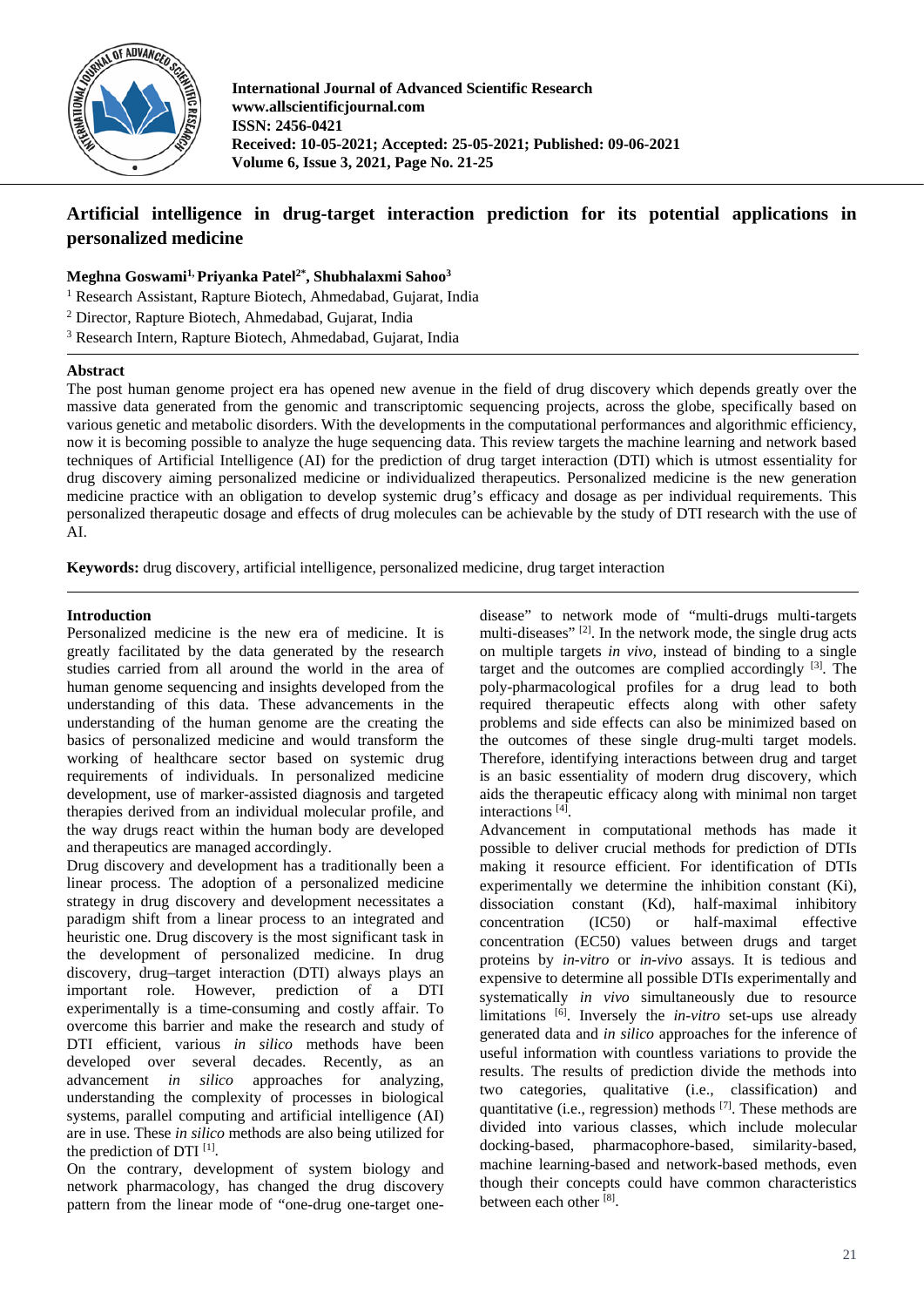#### **Role of Artificial Intelligence in Drug discovery**

An ideal drug discovery for a particular disease that can have many treatment strategies and can consider the entire relevant medical information from a patient, including genomics and/ or proteomics data integrated with features describing drug's properties. It is important to predict drug's interactions with biomolecules such as proteins, DNA, RNA, miRNA and others for the better and accurate outcomes [9]. A combination of these approaches is necessary for clinical applications of AI based predictive models, especially for complex diseases. Drug-target interactions prediction is a smaller part of the monotherapy optimization problem, but it is no less important. Prediction of DTIs is vital to the repurposing of already existing drugs and search for novel drugs. Study of DTI can also be utilized to develop an understanding of complicated signaling and metabolic pathways involved in the drug metabolism. The prediction of DTI presented here relies mainly on two branches of AI techniques:

- 1. Network theory approaches, in which the input characterizes the protein networks with which a drug interacts [10] and<br>Machine learning
- 2. Machine learning approaches, which utilizes architectures like Support Vector Machine (SVM) [11].

### **Network Theory Approach for drug target interaction**

Network-based inference (NBI) is used for predicting potential of DTIs with help of existing DTIs network (i.e., positive samples), without any information regarding chemical structures, protein structures or sequences. In recent times, various network-based methods have already been developed  $[12]$ . The advantages of these methods are independent from tertiary structures of targets, and this enables them to cover more target space. Network based methods are quick and easy. Potential DTIs can be predicted by performing simple processes like resource diffusion [13], mutual filtering  $[14]$ , and random walk on networks. One can represent network by using matrices by doing matrix<br>multiplication mathematically  $^{[15, 16]}$  NBI uses multiplication mathematically  $[15, 16]$ . NBI uses recommendation algorithms for deriving these methods  $[17]$ and link predicting the algorithms in composite networks [19]. In DTI network based inference a heterogeneous network is built having a collection of two sets of data which interacts with each other  $[20]$ . The interactions between sets are linked by connecting nodes of the network and are represented as a matrix and are denoted as interaction, adjacency, or connectivity matrix [21]. It builds models utilizing a number of similarity-based modeling mechanisms such as drug-based similarity inference, targetbased similarity inference and a bipartite graph networkbased approach, also termed as network-based inference (NBI), for predicting various drug-target interactions. NBI has been proved to be the most powerful method and was used to test further data. [22-24]



interactions

interactions between drug and target molecules as mentioned further.

- a. Network-based inference (NBI),
- b. Substructure-drug-target network-based inference (SDTNBI),
- c. Balanced substructure-drug-target network-based inference (bSDTNBI) [13].

Network-based inferences do not depend on tertiary structure of targets or negative samples while comparing complex structure-based and machine learning-based methods. The *in-silico* method for prediction of interaction between drug and target are effortless and easy. Also, network-based methods are rapid as it is performed *in-silico*  [28].

## **Machine learning using Support Vector Machine (SVM) for classification of similar drugs**

Machine learning comprises of two models supervised learning model and unsupervised learning model. When the data being used are labeled, supervised learning is used and when the data are not labeled unsupervised learning is used. Both of these supervised and unsupervised learning models, cluster the data into groups followed by mapping new data in to the groups formed. Support vector machine are supervised learning models associated with learning algorithms that analyze data used for classification and regression analysis. Machine learning using the SVM is simple to use when compared to Neural Network. Machine learning utilizing SVM, mainly aims to separate categorical variables by drawing multidimensional surface between them as depicted in Figure 3. In drug-target interaction,

A bipartite graph is a representation of method in which vertices, illustrating interactions, are drawn only between disjoint sets (Figure 1). Interaction between objects in disjoint sets  $A_1$  and  $B_1$  represents connection by blue line (Figure 1-a). The disjoint sets are represented as protein which interacts with the other protein of different set but not within the set. A protein in set B will not interact with another protein in the set B but may interact with any or all proteins in set A. A bipartite graph is generated from adjacent matrix (Figure 1-b), where 1 represents the interaction between the two elements. In Figure 1,  $A_5$  and B<sub>4</sub> appear in the matrix but do not show interaction as value in the matrix is 0 in their representative row and column, so

it does not show any interaction in bipartite graph [1]. On the basis of these interaction predictions, one can follow two learning strategies: Local approach and Global approach. Local approach for predicting interaction which handles two set of the DTI network separately. It first divides DTI network into different feature sets, the drugbased set and the protein-based set. For each set of learning, tasks are tackled separately and result output is unified. In the absence of information on one or both sides, generally local models are built on a single feature space, ligand (drug) space or target (protein) space  $[25]$ . Ligand-based models are built on the known ligands that interact with targets (proteins). However, performance of these models is impaired when it comes to target proteins with only a small number (or even none) of known binding ligands are to be studied <sup>[20]</sup>. Alternatively, target-based models are built on the target proteins using protein (3D) structure information. Nevertheless, the 3D structure of many target proteins is often unavailable  $[26, 27]$ . There are various method of network based theories, which helps in prediction of the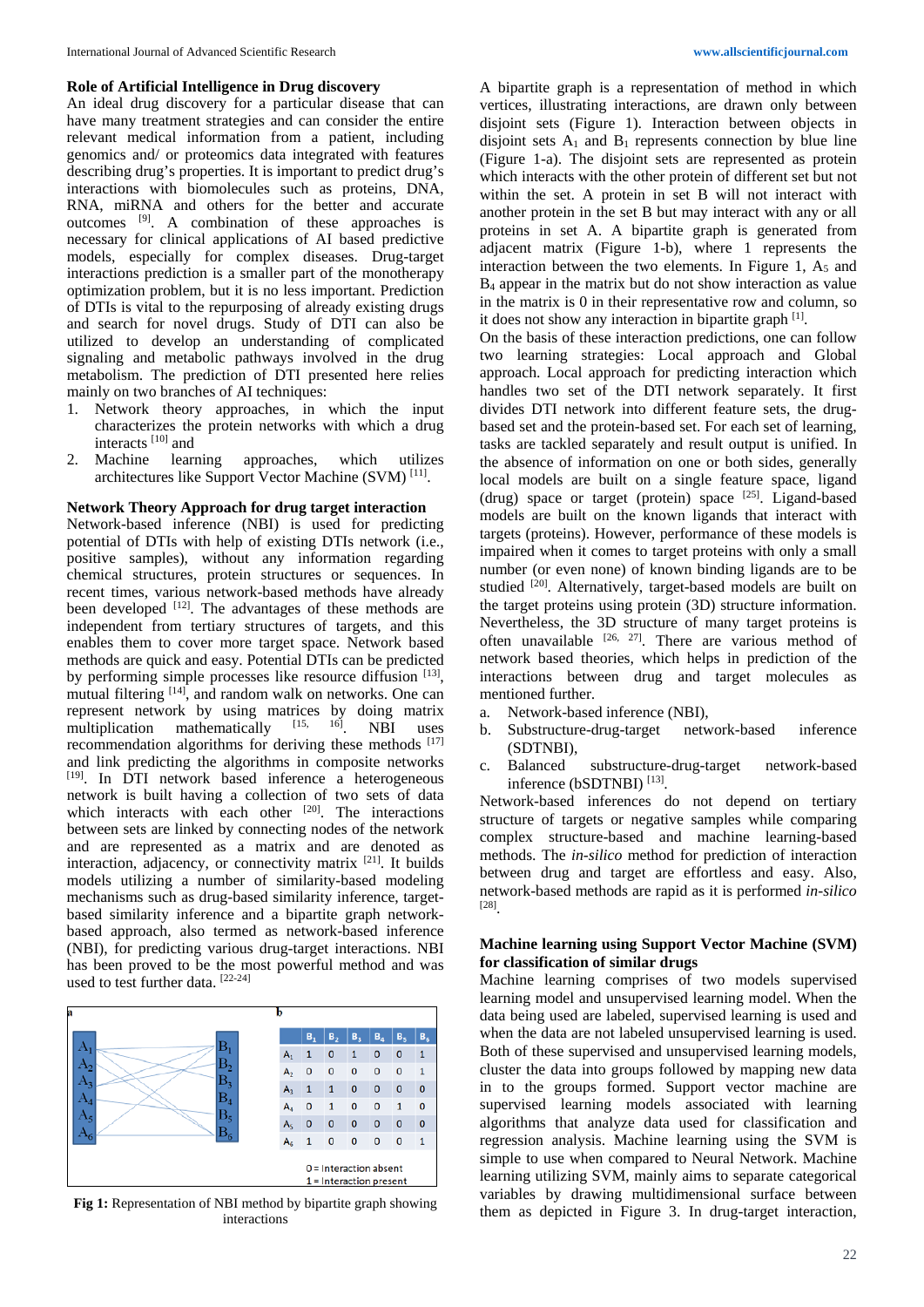SVM is used for classifying drugs that have therapeutically similar side effects but are not structurally similar [29]. For example, Cetrizine and Acitretin, in spite of their structural differences both inhibit the same target (i.e., HRH1) and depict the same therapeutic ability (Figure 2).



**Fig 2:** Structure of drugs (a) Acitretin and (b) Cetirizine

Support vector machine will separate data sets in two categories by mapping point in space. This can be achieved by SVM training algorithm which builds model that will assign a data into two categories, making it a nonprobabilistic binary linear classifier. Training model will separate the trained data set in separate categories which are divided by a clear gap that will be as wide as possible. The new test data sets are then mapped into that same space and predictions of its category are based on which side of the gap they fall [30]. SVM has efficiency to perform both linear classification and nonlinear classification using kernel trick, by implicitly mapping inputs into high dimensional feature space. A representative example data set is being classified into two classes (Triangles and circles) by generating boundaries (Figure 3). The category boundaries are represented by solid lines and are separated by the maximum margin linear classifier (dashed line). The accuracy of model can be determined by the number of molecules placed on the correct side of the line.



**Fig 3:** Classification of data set into classes by constructing margin between two classes using linear classifier

#### **AI and Personalized medicine**

System biology and network pharmacology has shown development and proposed various computational methods for DTIs prediction with high accuracy and low cost thus

increasing the efficiency. Artificial intelligence has shown greater advantages in DTI based research for the predictions of the nearly accurate outcomes as compared to the wet lab experiments and made it accessible to analyze and infer the results for the clinical application. Based on these virtues, AI can be an inseparable part of the study of DTIs, which are considered the base of the personalized medicine. Figure 3 has been designed to describe the interconnections between personalized medicine and AI technologies based on all the phases of the development (T0-T4) of drug molecules which can be used for personalized medicine.



**Fig 3:** Four emerging themes in biomedical science

The development of personalized medicine, as with the diagnosis and the treatment of patients, proceeds in different phase i.e., from T1 to T4. There are different ways of defining and referring to these phases, however all of them point to opportunity for AI to have a significant impact on personalized medicine. In general drug development for a population the pattern is as described from T0 to T4, whereas for personalized medicine, it would needs to be designed as P0 to P4. (Table 1) This phase can command AI techniques if the right data and stimulus is present. [31]

**Table 1:** An analogous representation of the stages in development of drug and the stages to be covered

| <b>General Drug Development</b> | <b>Personalized Medicine</b>          |
|---------------------------------|---------------------------------------|
| <b>Population Benefits</b>      | <b>Patient benefits</b>               |
| T0 (Discovery/preclinical)      | P0 (Diagnosis)□ Genomic/              |
| Target identification-          | <b>Biochemical/Physical Assesment</b> |
| Validation                      | of interactions                       |
| T1 (First-in-Human/Proof-of-    |                                       |
| concept)                        | P1 (Intervention Point Assessment)    |
| Dose Ranging- Safety Studies    | Molecular Physiological Studies       |
| <b>Patient Engagement</b>       |                                       |
| T2 (Clinical Assesment)         |                                       |
| Population                      | P <sub>2</sub> (Intervention Choice)  |
| <b>Studies and Trials</b>       | Drug/Intervention Repurposing         |
| Monitoring outcomes             |                                       |
| T3 (Clinical Implementation)    |                                       |
| Development Studies/            | P3 (Intervention Testing)             |
| Optimization and work on        | Design of N-of-1 Clinical test        |
| <b>Surveys</b>                  | Drug monitoring                       |
| T4 (Post-Development            |                                       |
| Evaluation)                     | P4 (Data Warehousing the results)     |
| Acceptance and Experience,      | Merge into Queryable Database,        |
| Refinement and adaption of      | Open source                           |
| regulatory issues               |                                       |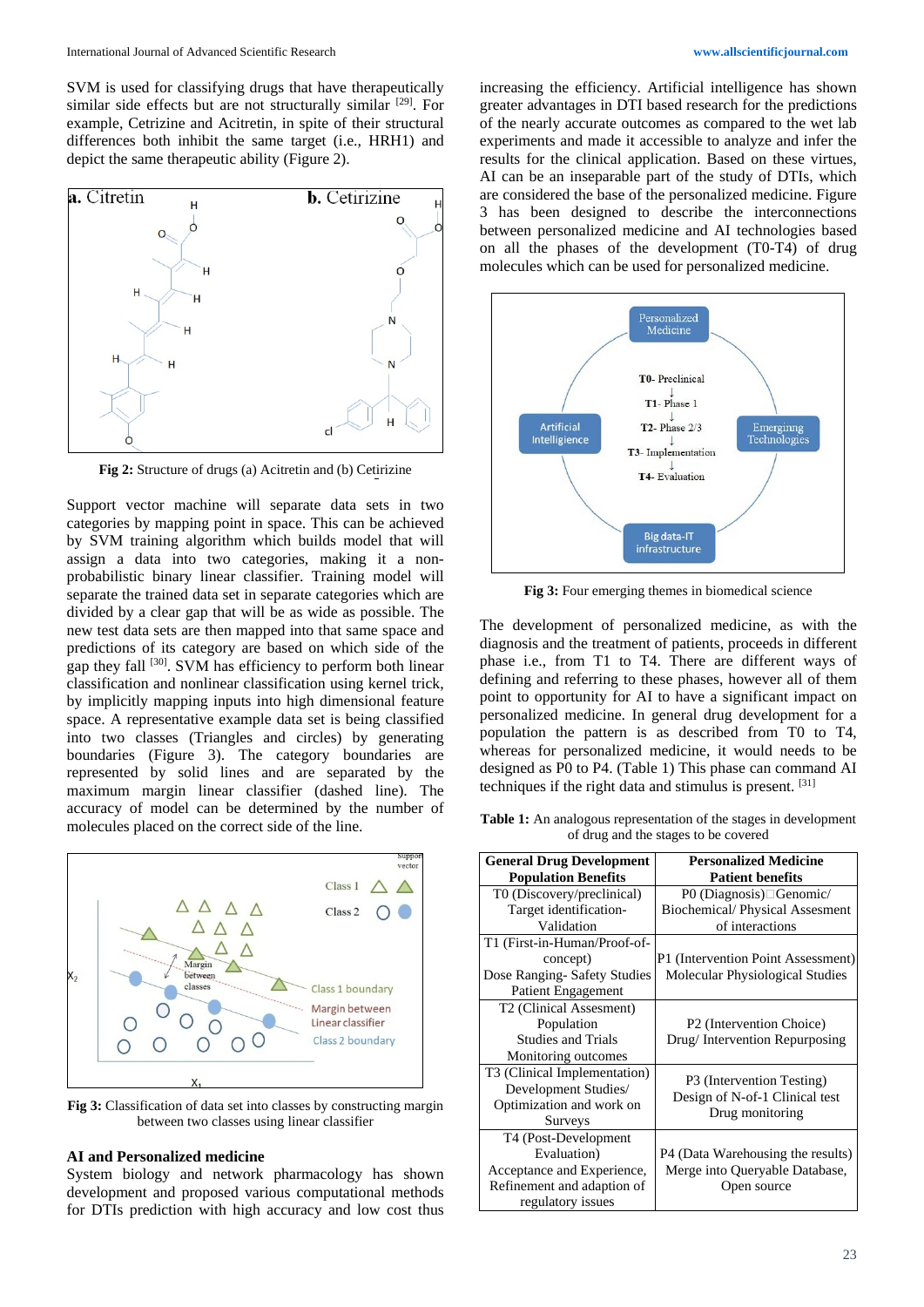#### **Personalized medicine revolutionizing drug discovery**

With the beginning of post-genome era, there is medicine practices which are being developed based on ethnicities. There are differential guidelines for the practice of medicine based on the genetic origin of the population as defined blood glucose levels, Body mass index, height to weight ratio etc. This has also opened the doors to the newly emerging branch of personalized medicine, which is being supported greatly by the availability of the large sequencing data sets of human and its biotic environment. There have been many recent developments of *in silico* techniques which has made possible to mine the useful data and gain insightful results which can be applied clinically to population masses. Moving a step ahead, if these sequencing techniques are employed for the individuals, there would be revolutionary changes in the world of medicine, which might lead to the growth of personalized medicine encompassing molecular diagnostics,

pharmacogenomics, targeted clinical therapies and use of risk algorithms to improve health care. General drug discovery has been a linear process (Figure 5) since ages. The advancements in AI based DTIs have opened new pavements for personalized medicine strategies. These newly surfaced technologies of AI based DTIs are shifting the new drug discovery and research from linear process to an integrated and a complex one (Figure 6). This amelioration of AI in drug discovery and designing for the development of personalized medicine will lead to a series of new research pathways. The beginning of the drug discovery can be termed as the selection and validation of drug and its target, screening of molecules with the help of AI, and *in silico* based research. The drug molecules with positive results and fewer side effects in AI approaches can be chosen to complete the phases of preclinical assessment resulting in the development of validated clinical drug molecule [32].



**Fig 5:** General drug discovery a linear process



**Fig 6:** Future drug discovery – an integrated process (INDinvestigational new drug; NDA- new drug application)

### **Future Aspects**

Improvement of DTIs based prediction of the outcomes is possible when appropriate AI models are used. New prediction algorithms including hierarchical structure stochastic block and likelihood analysis can be developed for gaining a better related outcome. Researchers can also add multi-scale biomedical data, which includes drug sideeffect associations; drug-induced gene expression profiles protein-protein interactions, ADMET properties, clinical data etc. Machine learning and network-based approaches

have been utilized in many fields adequately and efficiently. There is a need for additional joint efforts from experts in fields of computational biology, informational technology, molecular biology and clinical practice on a single front, to carry out multidisciplinary research and infer better results from innumerous scratch data for the development of technologies in personalized medicine.

#### **Conclusion**

Artificial intelligence undoubtedly has numerous benefits in DTI prediction as compared to the work being carried out *in vivo*. DTIs prediction *in vivo* is certainly not resource efficient. Development of system biology and network pharmacology has changed the drug discovery and made the work easier. AI has a big role to play in the future of this ever expanding digital world. But, it has certain limitations. AI methods are non-quantitative and only provide score for possible DTIs, where high score indicates highest probability of drug interaction with its target. The binding affinity of the predicted drug target is unknown, hence, research studies finding the binding affinity of the drug and target molecules is also required. AI methods can be used for DTIs prediction for approved drug and chemical entities; with additional efforts in research of DTIs prediction for the targets whose ligands are not present. AI with DTI prediction provides an alternative tool for studies in drug repurposing, new drug discovery, system pharmacology and toxicology.